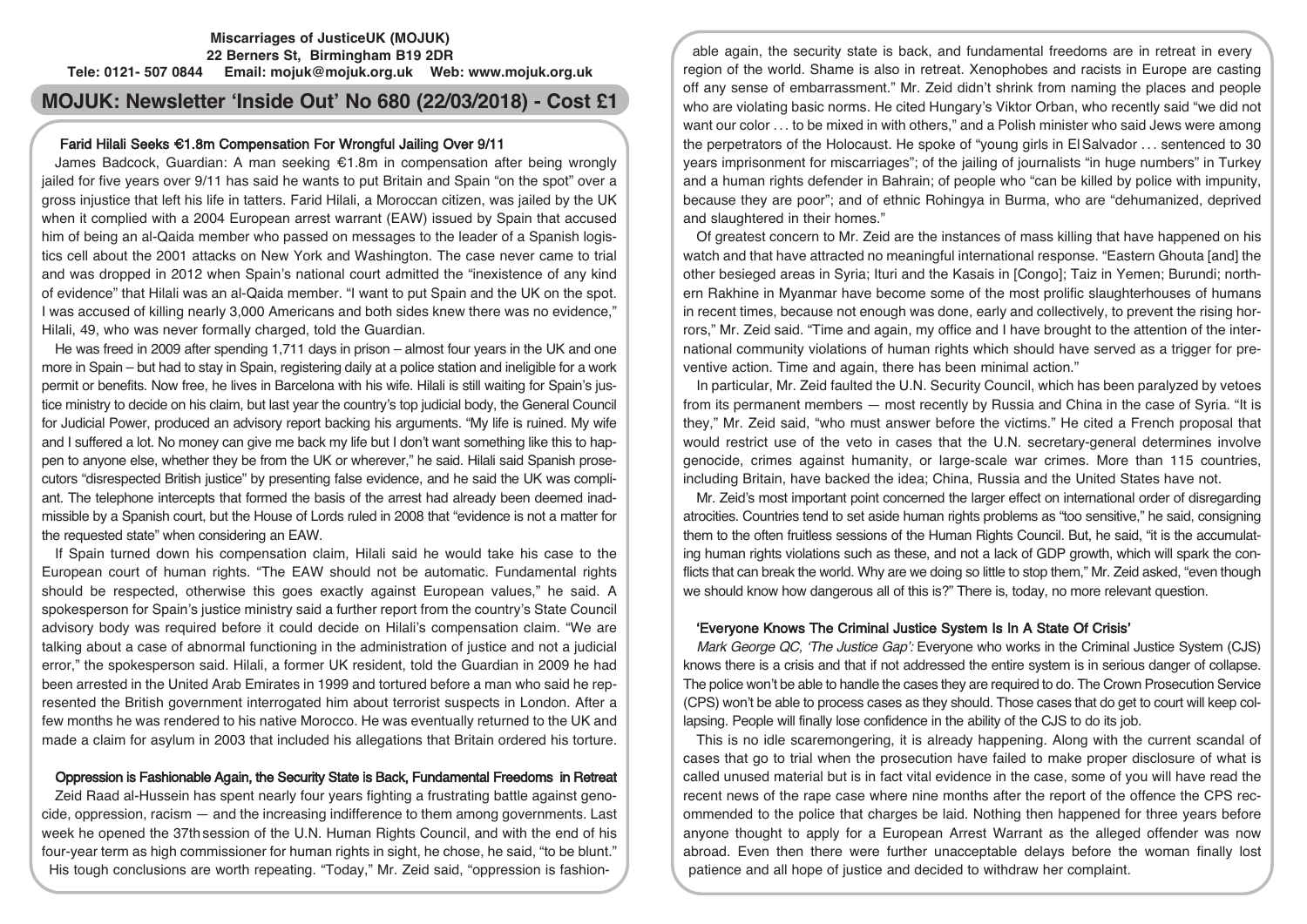I suggest there are three factors at work here that have finally come together to create a perfect storm that has resulted in the situation we now face.

First, there has been over the last twenty or more years a series of changes in the law that were designed and have made the situation of those accused of offences more perilous, reduced their chances of a fair trial and with that their prospects of acquittal, and threatens to increase miscarriages of justice and unjust convictions.

Second, there has been a culture shift especially in relation to sex cases which is now exemplified in a policy that requires the police to 'believe the victim' and abandon the principle of investigating a case properly and impartially which in my view has contributed directly to recent miscarriages.

Third, there have been huge cuts in the funding for the police and as a result far fewer officers to do the work. The same has been a recurring problem for the CPS which doesn't have the resources required to fulfil its mandate. For the legal profession there have been huge cuts in fees for the preparation and running of criminal trials. It came as no surprise to many of us therefore that the old issue of disclosure failures has again reared its head.

Changes to the law: I have been in this job 40 years. That is long enough that I can remember when police would claim that every word that had been said in a two hour interview had been accurately recorded in a pocket note book despite the note being no longer than a few pages. Then we had contemporaneous notes. Beautifully written pages of an interview in which a defendant had vigorously denied an offence for some time before inexplicable giving in and confessing all. Both perfect opportunities for the police to claim a suspect had confessed when he hadn't.

The Police and Criminal Evidence Act 1984, which came into force in 1986, revolutionised procedure in the police station. In came custody records which recorded what happened to a suspect held in a police station; interviews had to be recorded on tape so everyone could listen to what had been said. Suddenly everyone stopped confessing. Police were furious and it took a series of Court of Appeal decisions to explain to police officers that access to a solicitor meant access when the suspect wanted one not when it was convenient to the police to allow one. But that was 1986, over thirty years ago. And since then I cannot recall a single provision in an Act that was designed to protect the rights of those accused of crime.

There have, however, been plenty of measures clearly designed to make life more difficult for those accused of crime – in short designed to bump up the conviction rates. Whilst that might be a laudable aim in itself, it is a sad fact evidently lost on government ministers that you can't increase conviction rates just of the guilty. Rather, it means sacrificing the innocent as well, and bit by bit that famous saying of Sir William Blackstone that it is better that ten guilty men go free than that one innocent man should be condemned gets turned on its head.

And so we have seen the end of the requirement for a warning about the dangers of convicting in the absence of evidence to corroborate a complaint of a sexual offence (section 32 of the Criminal Justice and Public Order Act (CJ&POA) 1994). This may not have been greatly mourned at the time but at that time there were few prosecutions for sexual offences going back decades as we see today. Now we are in the grip of a collective nervous breakdown about the extent of sexual offending with no limit on the age of allegations being prosecuted, the decision to abolish the requirement for at least a warning about the lack of any corroboration for the evidence of the complainant looks more short-sighted than ever.

Adverse inferences from exercising what is still called the "right to silence", were introduced by section 34 of the CJ&POA (interviews) and section 35 (evidence). How can it still even be called a right when you get criticised for exercising it? How many other rights can you think of that result

in you being criticised when you exercise them? These act as an invitation to a jury to conclude that a silent defendant must have something to hide and is therefore guilty when there might be all manner of perfectly sensible reasons for not answering police questions in interview (often at a time when the strength of the police evidence is far from clear) or not giving evidence in court when you know you will be no match for a confident well educated barrister.

The right of silence, the right not to incriminate yourself remains in my view, a key pillar of any society that purports to have fair trials and to follow the rule of law. If the prosecution cannot prove a case against someone without getting a confession then my view is the prosecution should not go ahead. I don't believe that way leads to the end of civilisation. The Americans thought the right not to incriminate yourself was so important it is enshrined in their Constitution, drafted in the 1780s, and I do not think there is any evidence their criminal justice system functions any less well on that account.

The requirement to serve defence statements was introduced by the Criminal Procedure and Investigations Act (CPIA) 1996. Allegedly defective Defence Statements, because they lack sufficient detail, also attract adverse inferences. It seemed to me at the time and still does to fly in the face of an adversarial system. Although of course therein lies another issue. There are those, particularly amongst the higher judiciary, who think we ought to move more towards an inquisitorial system in which there is greater openness between the parties.

The Defence Statement and the requirement to serve one was sold to us as a sort of quid pro quo for greater disclosure, the idea being that if the defence set out their case the disclosure of relevant material will follow. As we have been so eloquently reminded by a spate of recent cases disclosure remains a serious problem. At the time the CPIA became law the argument was that there had been serious miscarriages of justice in notorious cases such as those of the Birmingham Six and Guildford Four because of a failure on the part of the prosecution to disclose material that might help the defence. Many of us thought the whole point of the CPIA was to try to deal with this problem.

But what the CPIA did was to replace a system in which it was the police who decided what should be disclosed to the defence with a system in which it was for the police still to decide what should be disclosed to the defence. In other words, no real change at all.

For all that we get lengthy schedules of disclosure there remain too many cases in which information is not disclosed that the prosecution should know full well ought to be disclosed because it easily meets any test for disclosure. Leaving disclosure in the hand of one party to the proceedings is obviously not the right solution. There were concerns raised by the police at the time about "handing the keys to the warehouse" to the defence, but frankly it is the defence and only the defence who are in a position to know what material the prosecution has which might assist the defence case. Until that concern is addressed the problems will persist.

Section 41 of the Youth Justice and Criminal Evidence Act 1998 imposed strict limitations on legitimate questioning in sex cases. You don't have to be a fan of Donald Trump's approach to sexual behaviour to realise what problems this was likely to throw up. In fact as you will no doubt know from the case of R v A (No.2), section 41 was initially interpreted so strictly that it prevented a man who claimed he had been in a relationship with a woman for some time from referring to the occasions when they had undoubtedly had consensual sex in order to explain his belief that she was consenting at the time of the alleged offence. The House of Lords declared the section incompatible with the right to a fair trial guaranteed by Article 6 of the European Convention on Human Rights and said the section would have to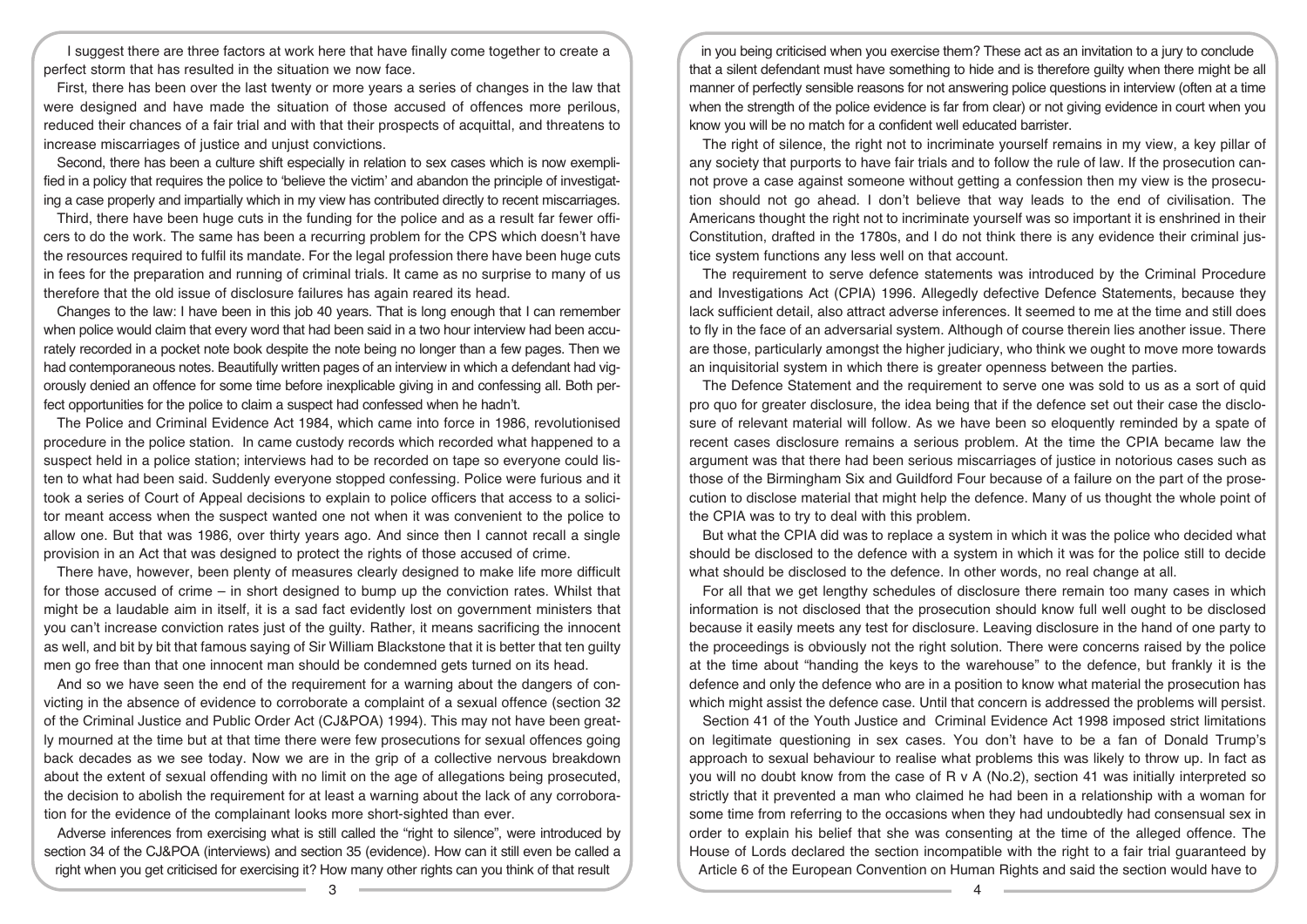be "read down" in order to avoid gross unfairness. That section of course has caused plenty of controversy as the recent re-trial of Ched Evans shows.

Of course, witnesses must be treated with respect and I am not for one second suggesting we should return to the days when apparently some defence advocates thought a good way of winning the case was to humiliate a woman complainant with questions about what underwear she was wearing at the time. Equally however we cannot allow what has to be a careful compromise between the rights of both parties to become so one-sided that properly admissible evidence is excluded on the specious grounds that this only adds to the suffering of the complainant and merely compounds the suffering caused by the alleged offence. Allegations of sexual assault are very serious. Those convicted can expect very long prison sentences. As a result allegations such as rape cannot and should not be accepted at face value. They must be tested in court by thorough and appropriate questioning.

The regular use of any evidence of an accused's bad character was permitted by the Criminal Justice Act (CJA) 2003. For as long as any of us can remember the bad character of a defendant had always been kept out save for certain exceptions because everyone accepted that the prejudicial effect of a jury trying a case knowing that the defendant had form for the offence charged made his chances of acquitted disappearingly small. This measure was introduced by Labour Home Secretary David Blunkett, thereby turning Tony Blair's famous claim that Labour was going to be "tough on crime and tough on the causes of crime" into what in effect became "tough on crime and tough on those accused of crime".

The same could be said about the hearsay provisions in the CJA 2003. From long ago in our history it was one of the corner stones of English law that hearsay evidence with all the risks about unreliability was not allowed save for a very few exceptional circumstances. Now the law allows the police to tip off the witnesses they don't have to come to court if they claim they are scared of the defendant or his mates. Hearsay evidence may be very convenient to the police and prosecution but its widespread use is not compatible with an adversarial system. Its increased use however is all part of the drift towards a more inquisitorial system in which everything vaguely relevant gets thrown in, the judges think it best to leave it to the jury, and the jury are then asked to sort it out. The CJA 2003 even allowed police officers to sit on juries. How can that possibly be fair and what possible reason can there have been for such a change unless it was intend to help push up conviction rates?

Section 28 of the Youth Justice and Criminal Evidence Act 1999 allows for cross-examination of complainants in certain cases, mostly those involving sexual allegations to be conducted in advance of the trial and after your list of questions has been "marked" by the judge. This is not something I have personally been required to do but as I am sure you will know some judges see this as a chance to emasculate a half decent cross-examination in the full knowledge the Court of Appeal will back them up. This is a provision that only someone with no experience of trials could have dreamed up. Trials are dynamic processes. How the evidence finishes up at the end of the case is often quite different to how it looked at the start.

Questioning a witness in an evidential vacuum in advance of the trial is a travesty that our forebears would have regarded with horror. It is all part of the new cuddly idea that witnesses in sexual allegations can't be making it up and have to be believed for fear of doing them even more damage. It has no place in an adversarial system where allegations must be challenged robustly.

No advocate who wants to win the case can risk turning the jury against him or her. Of course, questioning has to be sensitive. You can't cross-examine a five-year-old making an allegation against her step-dad like you can a flying squad officer. On the other hand, we

don't need witnesses being molly-coddled in the way envisaged by section 28. And all this designed to bump up conviction rates with never a care as to whether this means bumping up the rate of wrongful convictions.

And finally, there was an important amendment to the rules on loss of control (the old defence of provocation) in the Coroners and Justice Act 2009 which took sexual infidelity out of the equation. No one condones domestic violence. When it results in the death of a woman it is particularly shocking. But equally everyone knows than that nothing is more likely to provoke a spontaneous outbreak of anger and violence than suggestions of sexual infidelity. Denying an accused a defence based on that simple fact of life is unjust. So, you can see that we have been merrily stoking the fires of potential miscarriages of justice or some years now.

Changes in policy: A sense of moral panic has gripped social workers and senior police officers who have realised far too late in the day that for years they let down many complainants in sexual assault case because there was a time when women weren't taken seriously and children weren't even listened to. Now there is an unseemly scramble of back-covering which has meant we have simply traded one bad policy for another.

In recent years police officers have been instructed by the College of Policing that they must "believe the victim" because if they don't they risk adding further to the trauma that person has already suffered. Assuming of course the allegation is a true one. That policy is wrong on a number of levels as the former High Court judge Sir Richard Henriques pointed out in his 2016 report when he said, first, no one should be referred to as a victim until the allegation they make has been proved either by a guilty plea or by a verdict of a jury. Second, it is not the job of the police to believe any person who makes a complaint. That is a matter for the courts. Of course, they should treat a complainant with respect and courtesy but the police are there to investigate an alleged crime, see where the evidence leads keeping a mind open to the possibility that evidence will be found that undermines the prosecution case. It is not the job of the police to favour one side against another.

As Sir Richard pointed out "believe the victim" undermines the presumption of innocence by assuming from the very outset that the allegation is proved. Such policies lead to a situation in which the police can be duped by a fantasist such as man known as "Nick" (the allegations that a ring of paedophile senior politicians and other establishment figures were having sex orgies with young boys and murdering them into the bargain). And you will no doubt recall that a senior officer involved in that investigation announcing that in his opinion Nick's allegations were credible when it was none of his business to do anything of the kind.

I have no doubt this policy has contributed to the atmosphere in which near disasters like the cases of Liam Allen and Danny Kay could happen. After all, if police officers are told by their managers that they must believe the victim why would they want to go looking for evidence that might undermine that allegation? Why interrogate a complainant's phone when you might find unhelpful messages that destroy the complainant's case?

A case in Oxford recently ended with the jury acquitting seven men of a series of allegations of underage sex. As a direct result a second trial of another ten men was abandoned. When the acquittals were reported in the press the Senior Investigating Officer stated that: It was right that the case was brought to court so that a jury could hear and consider the evidence and the defendants could have an opportunity to answer to the case against them. Thames Valley Police respects the decision of the jury.

That level of ignorance of the purpose of a criminal trial will shock any first-year law student. Since when did we decide to put people on trial so that they have the opportunity to answer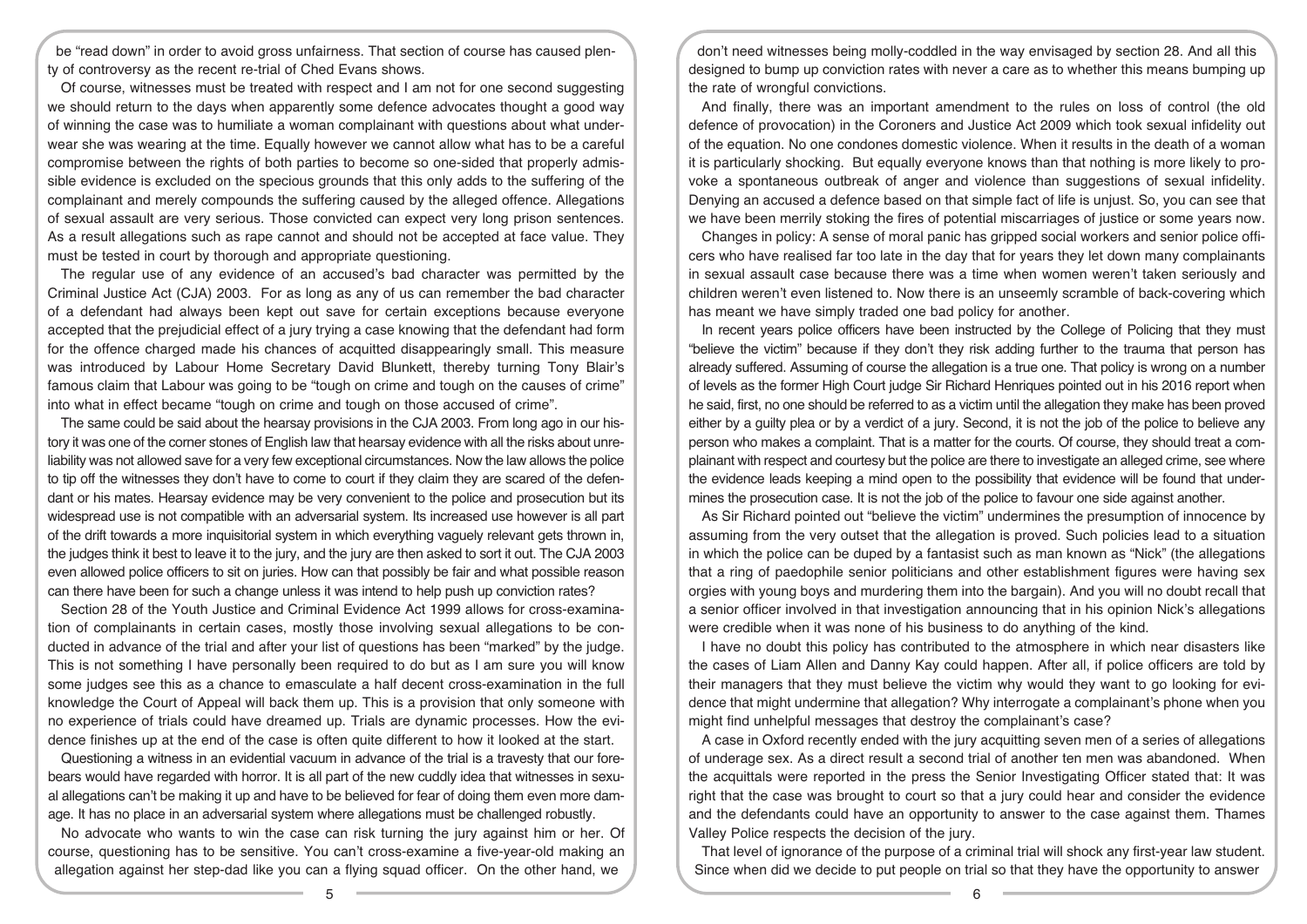the case against them when in fact there is no such case?

I don't think anyone involved in criminal cases ever thought that it was only sex cases that were encountering problems with disclosure. We had the recent example of a people trafficking case that collapsed because of major disclosures failures. Five years ago I was involved in a multi-handed murder trial which collapsed because the police failed to disclose evidence that supported the defence case that what had been intended was a knee-capping and not a murder, so this problem although very serious is not one of recent making. Back in 2011 the trial of a large number of activists who had tried to shut down a power station collapsed because the police had failed to reveal the activities of an undercover police officer, so this is something that had been going on for years. It is of course good that the matter has finally become of interest to the press and that finally something may actually be done about it.

Funding for the CJS: The CPS has always been under severe financial pressure. Staff retention and sickness are other problems that arise from unrealistic caseloads. Cuts to police numbers and resources have been well advertised. At the same time fees paid for criminal work has been slashed by Labour, Coalition and Tory governments.

The current fees structure for legal aid in crime is more than twenty years old. There have been no pay increases in that time. Instead there have been huge cuts so that lawyers are often paid less today than was the case before the current fee regime was introduced. Lawyers usually do not get paid for reading unused material. Barristers like Julia Smart, who represented Liam Allen do work like that every day of the week out of a sense of pride in the job and a passion to do the job properly. But there is a real risk that hard pressed defence lawyers will make mistakes, or worse not do the work required that also lead to miscarriages.

I don't take much pleasure in being right. Some of us have been saying for years that cuts have consequences. Few public services have much fat to spare and the CJS is not one of them. We have been cut beyond the bone and the fabric of the system is collapsing.

It was shameful that the Director of Public Prosecutions when announcing a review of all current sex cases to see if there had been similar issues about disclosure failed to mention the lack of resources her service has to cope with. She owed it to the employees of the CPS as well as everyone affected by crime to speak out and say that what was happening had to be down at least in part to the endless cuts to resources. And the government are no better. The Attorney-General recently went out of his way to tell the House of Commons that resources and cuts had nothing to do with the recent spate of collapsed cases.

The CJS has also not been helped by the fact that we have had a series of Secretaries of State for Justice aka Lord Chancellor who few had ever heard of, who have appeared to have little interest in their department or seen it as an opportunity to advance their own careers. So we had the truly dreadful Chris Grayling with his slash and burn policy, Liz Truss who evidently didn't understand her job or weren't there long enough for anyone to notice such as David Lidington. Michael Gove did express some concerns but was almost immediately moved because of Brexit. What the CJS badly needs is a minister who cares about justice, is embarrassed by the dreadful state of the current system and is prepared to fight for more resources.

The Failures of the Court of Appeal and the CCRC

It seems to me that the Court of Appeal (CoA) has lost its way. The CoA seems to me for some time to have become less and less interested in dealing with miscarriages of justice unless the case is entirely blatant. Procedural errors, incorrect rulings on admissibility of bad character and hearsay are shrugged off as being well within the discretion of the judge and

errors by the judge in summing-up are dismissed by claiming that the case was so overwhelming that it wouldn't have made any difference if the judge had got it right.

Nothing more clearly illustrates the problem than the attitude of the courts towards joint enterprise. I blame the Supreme Court who made it clear in paragraph 100 of the judgment in R v Jogee that the mere fact that the courts had spent the last 30 years misdirecting juries about the law on joint enterprise was no reason for finding convictions unsafe. Emboldened by that the Court of Appeal has shown scant interest in seeking to remedy potentially wrongful convictions.

You will be hearing from representatives from the Criminal Case Review Commission (CCRC). I have no doubt they will tell you how keen they are to work with you but that if they are to make any progress you need to make an application. They will urge you to contact them possibly in advance of your submission so they can help on specific points. And all for what?

This is an organisation that likes to say "No". They have a high success rate of 70%. They are keen to protect that success rate and in my view they have become slaves to it. They are required to second guess what the CoA will do if they do refer the case and they know better than anyone that the CoA is hostile to fresh appeals. They won't take risks. To many of my colleagues it appears the CCRC has been cajoled into not making too many references and in return the courts will back the CCRC up when it refuses to refer a case. There has not been a single contested judicial review in which a decision of the CCRC not to refer has been overturned.

The CCRC has been tamed and does as its told and miscarriage cases do not make the progress they should. The culture of the CoA also needs to change. Rather than the endlessly defensive position and constant attempts to limit the number of appeals they ought to recognise that it is their job to ensure so far as they can that wrongful convictions can be properly addressed rather than being summarily dismissed.

Those of you doing miscarriage work can perhaps now see at least in part how we came to be in the position we find ourselves and what we are all up against.

### How Do 11 People Go To Jail For One Murder?

Harry Stopes, 'The Justice Gap': Can you be convicted of a killing if you were there when somebody else dealt the fatal blow? The law says so – especially if you're young and black. At 5.13pm on Thursday 12 May 2016, a young man named Abdul Wahab Hafidah was seen on CCTV cameras running westward through busy traffic across Princess Road in Moss Side, a crowded, diverse, working-class neighbourhood two miles south of Manchester city centre. He was pursued by two young men on foot, and another on a bicycle. As traffic slowed at the junction of Princess Road and Moss Lane East, Hafidah tried desperately to open the door of a passing car, before turning to face his pursuers, waving a knife. They stepped back, and he ran off down Moss Lane East. Someone threw a hammer at him, but missed. The chase went on, joined or followed by seven other young men who made their way across Princess Road over the next 45 seconds.

Hafidah was drunk, and he was scared. He knew some of the boys who were chasing him, and he knew they were angry with him. On Moss Lane East, he tried once more to get into a passing vehicle. As he ran across the street, he was hit by more than one car, one of which was a Vauxhall Corsa, driven by a friend of some of those pursuing him. A pathologist later found that he had suffered leg injuries suggesting "a glancing blow" at low speed.

At around 5.14pm, near the junction of Moss Lane East and Denhill Road, roughly 100 metres west of Princess Road, several of Hafidah's pursuers caught up to him. He was punched, kicked and stamped on, although witnesses remember the details and the num-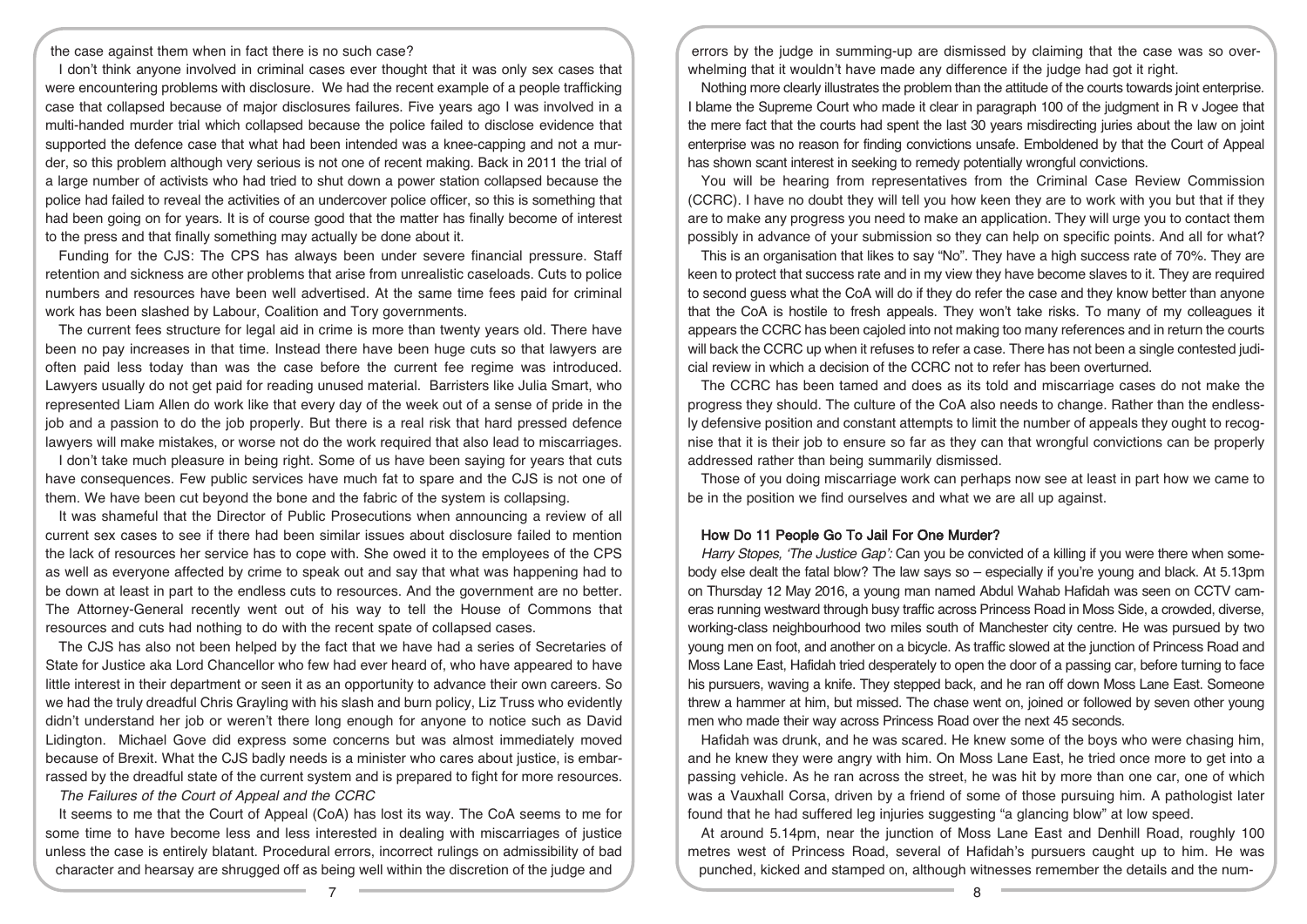ber of attackers differently. According to statements taken by the police, a student walking home from college saw "at least three or four" people drag Hafidah to the ground, punching and kicking him. A man working in an office overlooking the scene saw "a couple of youths" fighting on the northern side of the road, and "six or seven youths" watching from a nearby grass verge. Another witness, a lab assistant, thought there were five attackers. A woman on her way home from work saw three young men knock Hafidah to the ground. He curled up into a ball while they kicked him around the legs, torso and head. "Don't you think you've done enough? Get off him!" the woman coming home from work shouted at the assailants, according to her witness statement. All but two ran away; one of those two continued to beat Hafidah. The lab assistant thought the other young man was telling the attacker to leave it and run, but that the attacker ignored him. The attacker was "really angry", she thought, and was shouting at Hafidah as he kicked him. She noticed that the attacker's face was covered, and that he was wearing gloves, despite the weather that day, which was clear and warm. Then he bent over Hafidah and stabbed him in the neck. The attacker ran off after the others, most of whom were already at least 20 metres away. The assault had lasted 30-40 seconds.

"No, no, no," the lab assistant cried as she ran towards Hafidah. "Not another one of our boys!" A man on his way home from Asda tried to press the victim's hood against his neck to stop the bleeding. With some of his last words, Hafidah asked this man to tell his family that he loved them. Paramedics arrived. The shopper and the lab assistant sat on the grass verge and cried. Hafidah died two days later in Manchester Royal Infirmary. He was 18 years old.

In the weeks following his death, 17 young people were arrested in connection with the killing. The young man who stabbed Hafidah – who would eventually admit to the crime after he was sentenced to life imprisonment in September last year – was a 19-year-old named Devonte Cantrill. A six-month investigation led police to the same conclusion. In an interview room at Longsight police station on 15 November 2016, Cantrill was asked several times why he committed the crime. "We explained to your solicitor that our enquiries so far would suggest that you were the person that put a knife in Abdul Hafidah's throat," a detective constable told Cantrill. "I'm suggesting to you that you are the person that has killed Hafidah. Let's be as direct as that."

But shortly after that interview, Cantrill and 12 other young people were charged with the murder. Most had no criminal history. Before the fight that led to Abdul's death, most of the group had spent the afternoon hanging around a local park, listening to music or kicking a football around. One had spent it with his infant son, and two of the other accused were about to have a baby together. Prosecutors alleged they were members of a gang and had intended, as a group, to assist in the killing. Last summer, four of them were convicted of manslaughter, including Devon'ta Neish, 17, who was on a bicycle at the back of the group chasing Hafidah, and never got off his bike to attack him. Their sentences range from five to 12 years.

Cantrill and six others were found guilty of murder. These included Nathaniel Jermaine Williams, 17, the driver of the Corsa, a keen footballer who worked part-time in Nando's – who did not get out of his car during the fight – and his school friend Reano Walters, 18, who seemed from mobile phone footage shot in the aftermath of the attack to have been around 20 metres away at the moment of the stabbing. Williams and Walters had spent part of the afternoon driving around in the Corsa, just passing time and showing off to girls in the neighbourhood, Walters later testified. The prosecution had accused them of conducting a "highvisibility patrol" of their alleged gang territory. All seven young men found guilty of murder were handed life sentences, with a minimum tariff of 23 years for Cantrill, and sentences ranging from 16 to 20 years for the six who had not stabbed Hafidah.

How did a stabbing by one young man lead to 11 convictions? The answer is one of the most controversial principles in English law. There are a number of ways a person can be convicted for a crime in which they did not play the decisive role – or even, perhaps, any role at all. Collectively, they are known as "joint enterprise", a principle of common law stretching back hundreds of years. In one well-known case, from 1952, Derek Bentley was convicted of murder after his accomplice in a burglary, Christopher Craig, shot a police officer. "Let him have it, Chris," Bentley had said, perhaps telling Craig to hand over his weapon – or perhaps, as the prosecution argued, urging him to fire. Under joint enterprise, Bentley had provided what is known as "assistance or encouragement" and was therefore just as guilty as Craig, the "principal" offender. Bentley received a pardon in 1998, although he had been executed by hanging 45 years previously.

A more recent controversial example was the conviction of Laura Mitchell and her boyfriend, Michael Hall. One night in 2007, the couple, and two other people they were with, got into a fight in a car park outside a Bradford pub, with a man named Andrew Ayres, over who had booked a taxi. Mitchell and Hall then left the scene so that she could search a different part of the car park for her lost shoes. In the meantime, the other two defendants went to a nearby house and armed themselves with knuckledusters and other weapons. In a second, more serious fight, which did not involve Mitchell or Hall, Ayres was killed. The two armed men were convicted of murder, but so too were Mitchell and Hall. Their convictions were upheld by an appeals court in October 2016.

In another case often cited by campaigners against the abuse of joint enterprise, Jordan Cunliffe, who was then 15, was one of three people convicted of the 2007 murder of Garry Newlove. Newlove was killed by a kick to the neck by one of a group of local teenagers, who attacked him after he accused them of vandalising his car. Cunliffe argues that although he was present, he never touched Newlove – a claim supported by the fact that he suffers from a degenerative eye condition, and was registered as blind at the time. "If you can do that to a blind 15-year-old, you can do it to anyone – and obviously it's been done to a lot of people," his mother, Janet, said to the Guardian two years ago. Cunliffe remains in prison.

There could be more than 1,000 similar cases. The government does not collect statistics on joint enterprise; officially, a joint-enterprise murder is just another murder, and it is difficult to be sure whether or not prosecutions are becoming more common. But one study, by The Bureau of Investigative Journalism (TBIJ), found that between 2005 and 2013, 1,853 people were prosecuted for homicides involving four or more defendants. Such cases consistently represented about 15-20% of homicide prosecutions each year.

Joint enterprise has also come under increasing scrutiny in recent years because of a growing body of academic research that appears to show it is applied disproportionately against black defendants. According to one study, black people are serving time under joint enterprise at 11 times their presence in the population as a whole. All of these issues have been at the forefront of a campaign to reform joint enterprise law, led by Jengba (Joint Enterprise Not Guilty By Association), a group representing the family members of nearly 1,000 people locked up under joint enterprise.

It's not that joint enterprise is always wrong in principle. "An example I always give in which joint enterprise is not remotely problematic would be where four people attack the victim, three of them hold him down, and the fourth one stabs him," said Simon Natas, a partner at ITN Solicitors in London, who has acted for Jengba. "They're all guilty of murder. It doesn't matter that the other three are not wielding the knife."

But the trouble is that homicides are not always so straightforward, especially in cases of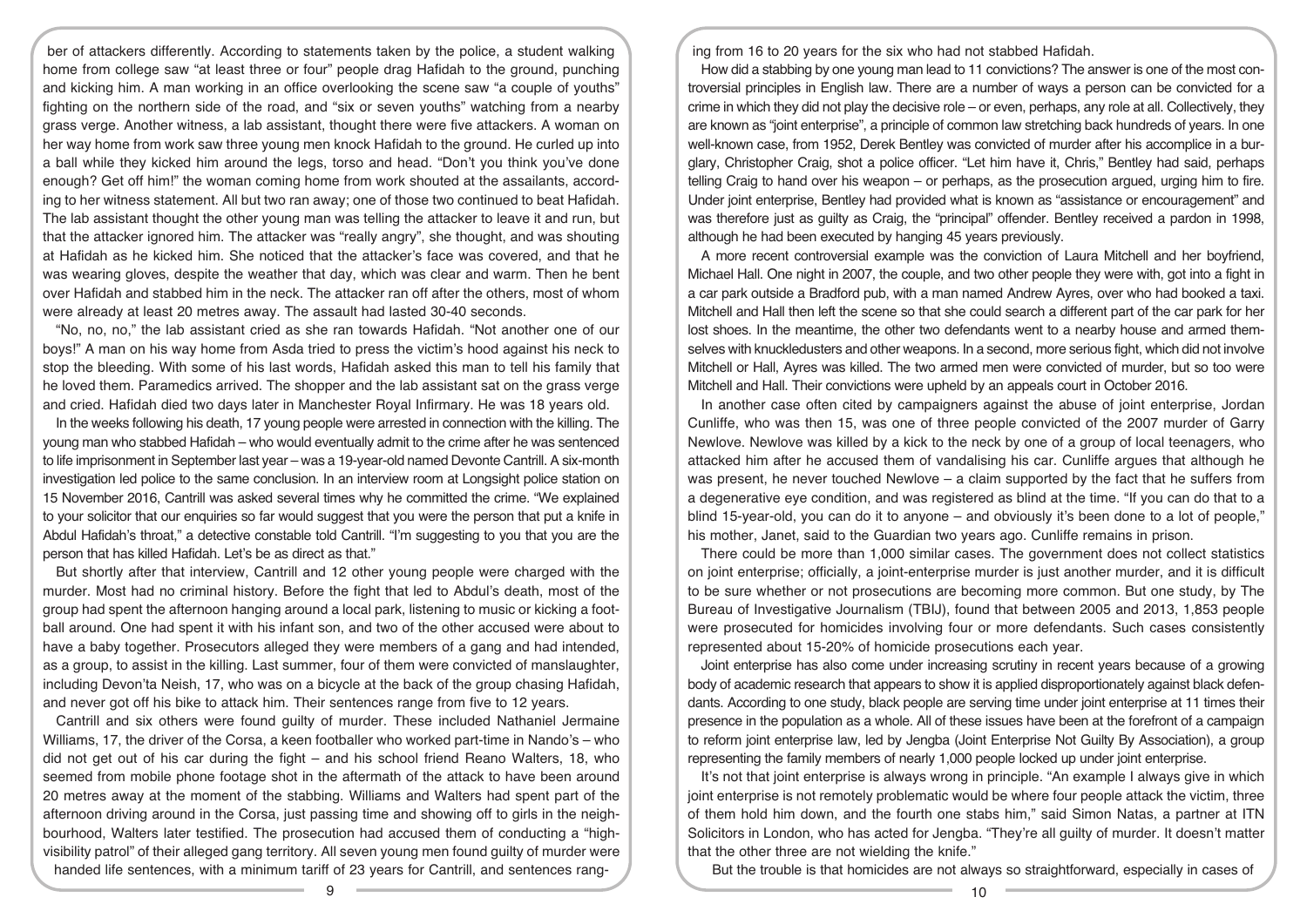spontaneous violence, such as a street fight. One defendant might throw a few punches without intending that anybody should use a knife. Should their commission of assault imply their guilt of murder? And what about defendants like Cunliffe, who were present at a killing, but did not participate, or Mitchell and Hall, who weren't present at all? In their 2014 study, TBIJ found countless examples of people incarcerated for murder or manslaughter in situations like these.The increasing visibility of such convictions in the last decade-and-a-half has caused joint enterprise to suffer from what the Prison Reform Trust calls a "deficit in legitimacy". Thirty-seven of 43 lawyers interviewed by TBIJ expressed concern about the way the law operates.

Joint enterprise's crisis of legitimacy has also been intensified by its grossly unequal application. In a study of the cases of 294 people under 26 who were given sentences of 15 years or more, researchers at Cambridge University found that those convicted under joint enterprise comprised more than half of their sample, and observed a stark pattern in the composition of this group: more than half were black or mixed-race. Black and mixed-race people are already over-represented in the criminal justice system, as a report by David Lammy MP, in 2017, documented in painful detail. But even taking their disproportionate presence in the system as a baseline, black and mixed-race prisoners convicted under joint enterprise were over-represented by a factor of three in the Cambridge study.

The vast majority of homicides in England and Wales like the vast majority of most crimes are committed by white people, who make up 86% of the population. But the patterns found in the Cambridge study have been frequently reproduced by other researchers. It seems there is something different about joint enterprise. A Prison Reform Trust study of 61 joint-enterprise cases involving 157 defendants found that for defendants whose ethnicity was known, around two-thirds were from ethnic minorities. More than 40% were black. Almost two-thirds were under 25. Similar disproportionality has been found by researchers at Manchester Metropolitan University. Ethnic-minority joint-enterprise prisoners are younger than their white counterparts when convicted, are tried with a larger number of co-defendants and serve longer sentences.

All 11 of those convicted in the Moss Side case are black or mixed-race. The youngest was 14 at the time of the attack, and the oldest was 20. Their family members say that the academic research confirms their fear that their loved ones have been convicted in part because of the colour of their skin. "The jury made up their mind as soon as they saw them," said Devon'ta Neish's aunt Anna, an administrator at a local school. "They saw black boys from Moss Side, they heard 'gangs', and that was it."

A joint enterprise case, perhaps more than most murders, requires a narrative. The jury must be made to understand how a fractured and sometimes confusing evidential picture, involving multiple participants with different types and levels of involvement, should be assembled.

After years of growing controversy, a landmark supreme court decision in February 2016 appeared to set a stringent new standard for joint enterprise convictions. In "R v Jogee", the court ruled that mere foresight that a crime such as murder might occur was not sufficient grounds for convicting a secondary offender. Instead, the prosecution would have to show that a defendant also intended for the crime to be committed. Campaigners and legal scholars hoped this would put an end to disproportionate joint enterprise convictions, but the successful prosecution of the Moss Side case has cast this into doubt.

In terms of the number of defendants, the Moss Side case was one of the largest ever joint enterprise murder trials. According to the prosecution, there was only one way to assemble the pieces of the story: the defendants were part of a criminal gang, determined to attack en masse a member of a rival gang. As the judge explained in his directions to the jury: "When

two or more persons join together to chase and to attack someone, each is liable for the acts done in furtherance of their joint purpose."

In order to be found guilty under joint enterprise, a defendant must meet two criteria: the first relates to their actions, and the second to their state of mind. In the Moss Side case, the prosecution argued that each defendant had acted in some way to contribute to the fatal attack – by beating up Hafidah before he was stabbed, by helping to chase him down or by offering implicit support through their presence. In law, this is known as the "conduct element": an action that facilitated the offence of the principal offender. Prosecutors must also demonstrate a "mental element", relating to the state of mind of the "secondary" defendant the one who did not directly commit the crime. According to the new standard set by the Jogee decision, to be found guilty, a secondary defendant must share the same intention as the principal defendant. In the Moss Side case, this meant demonstrating their intention to kill or, in the words of the judge in the Moss Side case, "at least cause some really serious injury".

But R v Jogee did not do away altogether with the question of "foresight" that a crime would be committed: while it was no longer enough to convict a secondary defendant just by showing that they could have foreseen a murder, the fact of that foresight could still be used as evidence of shared intent. The prosecution in the Moss Side case pointed to the presence of a hammer during the chase, and the possibility that a defendant other than Cantrill might have also had a knife, to suggest that the defendants must have foreseen that weapons would be used, fatally.

If the Moss Side defendants could foresee the use of a deadly weapon and still continued the chase, the prosecution argued, they must have intended it. This seems to make the Jogee decision much more equivocal than many activists had first hoped. "If intention can be readily inferred from foresight, then nothing will have changed," Beatrice Krebs, an associate professor in law at the University of Reading, said. "But it depends, of course, on what is happening in practice."

The Jengba lawyer Simon Natas disagrees that knowledge of weapons always demonstrates a defendant's intention that serious harm should be caused. "You need to look at what that knowledge actually implied, what their conduct was in relation to the weapon, what their conduct was in the course of the incident," Natas said. Hafidah was not struck with the hammer, nor was he stabbed by anyone other than Cantrill. If the others were carrying lethal weapons and intended to use them against Hafidah, why did they not do so?

Some of the defendants say they only ran after the commotion to see what happened, or, like the 29-year-old Cordell Austin – the only defendant to be acquitted – to look out for the safety of younger boys. Those who appeared, in CCTV footage, to be near the front of the chase as it crossed Princess Road said they had disengaged before the fight began. (The fight itself was not caught on camera.) Nobody admitted to having participated in the attack itself, perhaps afraid of incriminating themselves, or of being forced to describe the actions of others.

Some of the defendants knew Hafidah, and regarded him with a mixture of fear and hostility. Local youth workers knew him, and had had concerns about him – he was someone they wanted to protect, but they also knew he had been responsible for violence against others. Some of the boys had been attacked or threatened by him in the past, or knew of others who had been. Some, though not all, likely bore a grudge against him.

In the five or so minutes before the chase began, the group were hanging around in a park by Westwood Street, chatting and listening to music. Hafidah was hiding in the grounds of a nearby derelict building. According to the courtroom testimony of several defendants, Hafidah began throwing stones at one of their cars. His judgment impaired by alcohol – he was around 1.5 times over the drink-driving limit – he might have been trying to engineer a confrontation.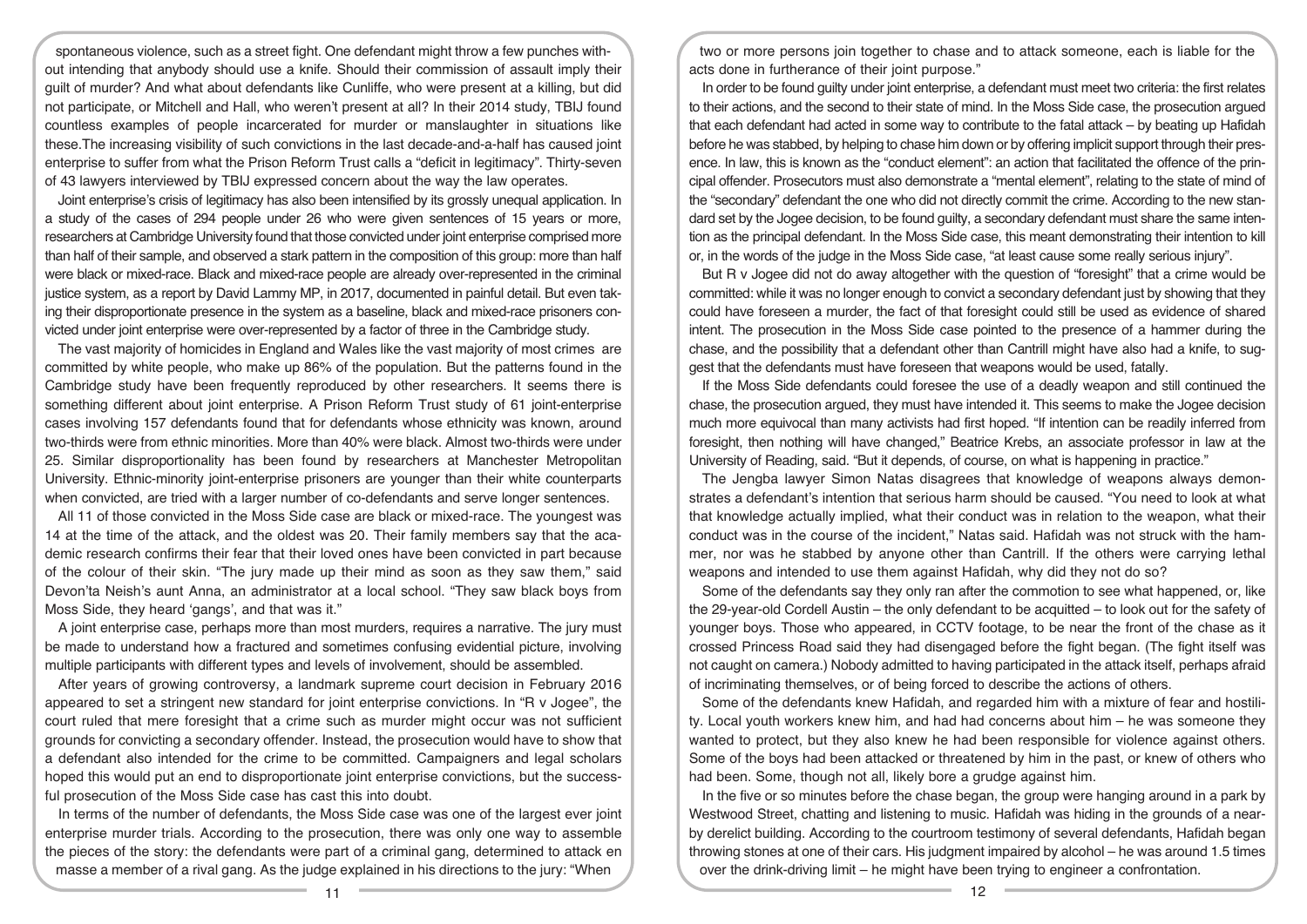In this reading, the chase that ensued was spontaneous, with each participant having a different understanding of what was going on, and what would happen if Hafidah was caught. "Probably two or three of them actually wanted to have a fight with him," according to Akemia Minott, a local youth worker who knew most of the defendants. "Others wanted to see what was happening. I think one had the intention to stab him." But the claim that the defendants were members of a gang helped prosecutors argue that they shared the same joint purpose, no matter how peripheral their conduct was to the act of killing Hafidah. According to the crown's QC, Nicholas Johnson, the chase was "a co-ordinated effort" involving all 13 defendants.

Even the most trivial facts became evidence of this gang intention, including some that might have also suggested a lack of coordination. Devon'ta Neish, for example, took a slightly different route as he followed the others towards Princess Road. The prosecution argued that he was trying to "head off" Hafidah in the hypothetical event that he attempted to double back and escape. Rather than a spontaneous fight taken to another level by one angry young man, in the prosecution story, each defendant had played his role in the gang violence.

Hafidah sustained dozens of injuries from the many blows he received on Moss Lane East, but the pathologist judged that none of these contributed to his death. After a woman shouted at the attackers to stop, only Devonte Cantrill continued to attack Hafidah. He had been the last to arrive at the scene on Moss Lane East. He was the only attacker to cover his face, to wear gloves, and to strike Hafidah with a weapon. According to one witness, he seemed to be in a state of fury. Cantrill had had some difficult times in his life, and it was not the first time he had been violent. By the time he was arrested for Hafidah's murder, he had been kicked out of the bail hostel where he was living in Salford, and was homeless. He had a previous conviction for head-butting a PCSO, for which he received a custodial sentence. While inside, he attacked a prison officer. "I was an angry kid back then," he told police when asked about these incidents. He also told them that once, when he was in Deerbolt young offender institution, he went to the doctor for help with his mental health. But, he said: "I didn't even chat to her properly. I spoke to her and then two days, three days, I got shipped out."

The rhetorical association of minority especially black youth, with gangs and violence is a persistent feature of the British criminal justice system. And alleged gang rivalry is a frequent element in joint enterprise prosecutions. Becky Clarke and Patrick Williams, researchers from Manchester Metropolitan University, found that almost two-thirds of joint enterprise prisoners reported that "gang" links had been alleged during their trials. There is not only a racial disparity in the application of joint enterprise; there is also a racial disparity in the use of "gang" evidence in prosecutions. Clarke and Williams found that 78.9% of ethnic-minority joint enterprise prisoners had been described as gang members by prosecutors, compared to only 38.5% of whites.

Although young black people are more likely to be suspected by the police of being gang members, they commit a proportionally small amount of violence. In their study, published in 2016, Clarke and Williams found that 81% of the individuals on Greater Manchester police's list of suspected gang members were black. Yet during the same period, black youth were responsible for just 6% of serious violence by young people in Manchester. Similar patterns were found in London, where Metropolitan police data showed that in 2015-2016 less than 5% of serious youth violence was linked to alleged gang members. "Serious youth violence does not equal gang crime," the former deputy mayor for policing and crime, Stephen Greenhalgh, has said.

To Clarke, the disparity between the policing priorities and the reality of offending is striking. "When you plot the youth violence data on a map, you see these hotspots in north Manchester and Wythenshawe, and little ones in central-south. About 70% of the people who repre-

sent all of the marks on those hotspots were white British." But when you look at the map of alleged gang members, "there's just this one big hotspot, right in Moss Side."

The evidence of gang membership that prosecutors bring to bear in joint enterprise trials is often of questionable merit, according to Clarke and Williams. In the Moss Side case, the prosecution alleged that a few of the defendants were linked to the gang "Active Only" with photographs from the defendants' social media accounts in which they made what the prosecution claimed were gang "hand signs". According to DCI Terry Crompton, who led the murder investigation in this case, this evidence represented "self-admission" of gang membership. The boys and their families reject this. "Get any boy from round here, they don't like to just stand straight in a picture, they love to do something with their hands," a sister of one of the defendants said. "You're calling these boys gang members for doing what you're paying rappers to do on the TV."

The 13 defendants were not a particularly close group, but it was easy to find links between them. Moss Side has been the heart of Manchester's African-Caribbean and African communities since the 1950s, and it was easy for police to identify social or family connections between the defendants, which were then characterised as gang associations. "We know you're best buds with Durrell Ford because all your profile pictures are the same on Facebook," an officer trying to portray the boys as gang members said to Durrell Goodall, 19, an amateur athlete who was among the second group to chase Abdul across Princess Road. Ford was also 19, and the two boys had been friends since Goodall's mother moved to Moss Side when he was seven, having found the east Manchester neighbourhood of Clayton too racist to raise a mixed-race boy. Two of the other boys played football together, others went to the same youth club, or were neighbours.

For Crompton, these links were enough to suspect all the defendants of being gang members. "We have some clear evidence from self-admissions," he told me, referring to the photographs in which some of the young men made hand signs. Some of the others "may or may not be" gang members, he added, "but they certainly associated together, at least on the day". In court, the prosecution tried to finesse these ambiguities by suggesting that any defendants that were not actually gang members were "affiliated with or sympathetic to" the gang, but Crompton admitted that these were not terms he could define.

Surprisingly, given the focus on the Active Only gang during the trial, a "senior police source" initially told the Manchester Evening News, 12 days after the murder, that it had been committed by a gang called the Moss Side Bloods. Months later, during police interviews in November 2016, several defendants were still being asked about alleged associations with that gang.

But when I asked Crompton about how soon investigators had determined that Active Only was responsible, he said it had been "pretty quickly" after the killing. (When I reminded him of the Moss Side Bloods theory, he said he wasn't sure that gang still existed.) It was hard to avoid the conclusion that the gang theory might have been formulated before police knew which gang to attribute the violence to. Similarly, Crompton doubted that you could map the territory allegedly controlled by Active Only – a direct contradiction of what a police expert witness said at the trial.

There is a striking discrepancy between the more complex picture admitted privately by the senior police officer who led the investigation, and the certainty with which the prosecution presented the case in court. While youth violence is a very real problem, the "gang" framework is shaped primarily by police wishing to impose order on a situation that is fundamentally chaotic. This imposed order creates the narrative clarity that enables joint enterprise convictions.

For the family members, this practice represents bad faith. "Some of the things they're saying you know they're blatantly lying about your children," said the mother of Reano Walters,